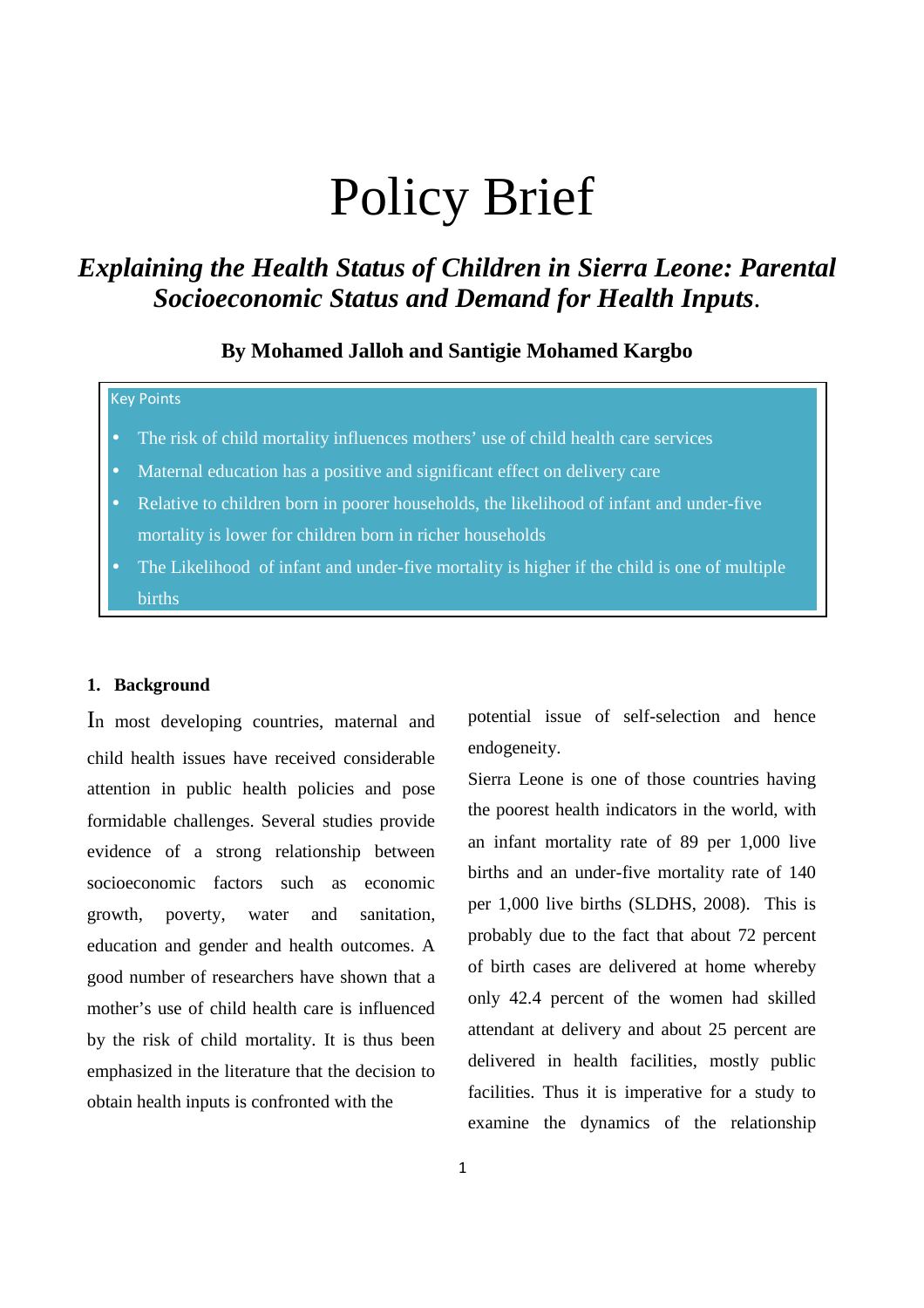between households' socioeconomic status, demand for child health care and the risk of childhood mortality. Against this background, the study is designed to examine whether the socioeconomic status of households matter in improving the rate of delivery in health care facilities and in reducing childhood mortality in Sierra Leone.

Recent efforts by the government in collaboration with development partners have been directed towards addressing poverty and the persistent health problems. Nevertheless, in spite of these policy interventions, the country has been consistently ranked among the least developed countries in the UNDP Human Development Index. The United Nations Human Development Report (2009) ranked Sierra Leone 180 out of 182 countries. The gross national income (GNI) per capita in 2009 was recorded as \$340 and a significant proportion of the population continue to live below the poverty line.

Although policy interventions in recent years have concentrated on strategies aiming at overcoming supply-side bottlenecks, however, addressing poverty in the health sector should focus not solely on this aspect of health care provision. Rather, it also suggests the need for greater understanding of household constraints in accessing health care to foster the demand side and enhance the health of mothers and

newborns. Given that decisions on the consumption of health care are made within the household, there is need for greater understanding of how the socioeconomic status of individuals and households influence the demand for child health inputs to facilitate the design and implementation of policies aimed at ameliorating poverty and improving the utilization rates of child health care.

Against this background, this study raises important policy questions with the objective of providing empirical guide for policy formulation. Does the socioeconomic status of households matter in improving the rate of delivery in a health care facility and in reducing childhood mortality in Sierra Leone? Does increased delivery of babies in a health care facility reduce the risk of childhood mortality? Assessing these issues is timely given the crucial need for policy makers to address the dismal health situation for sustained reductions in poverty levels in accordance with the MDGs targets.

#### **2. Method of Analysis e0018990**

The conceptual framework underpinning our analysis is based on the expositions of Ajakaiye and Mwabu (2009). Following Grossman (1972), it is assumed that the demand for health has both consumption and investment components. We further argue that the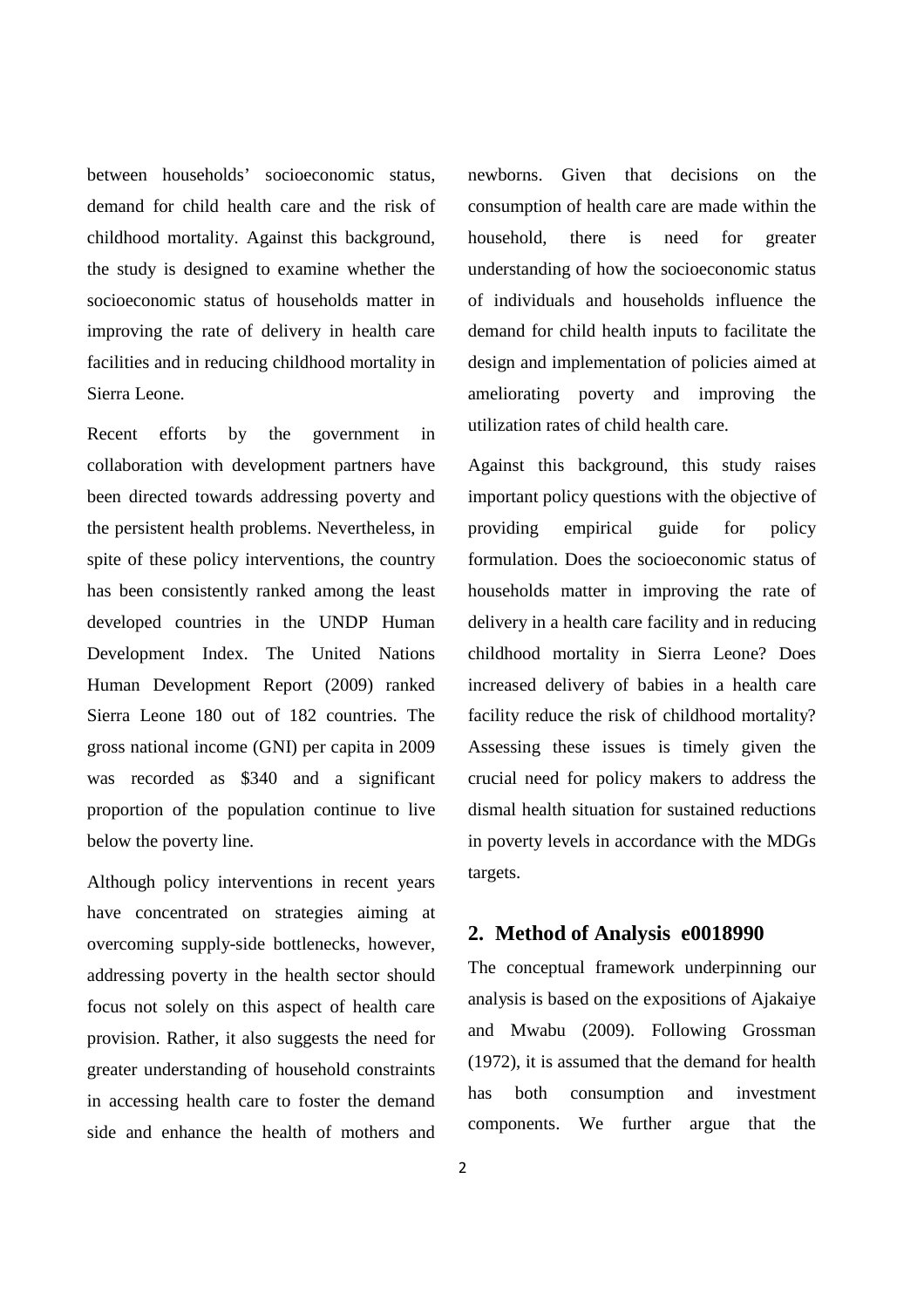socioeconomic status of households, which in part determines the availability of resources for child services, influences childhood mortality. Parents often influence the survival chances of their children by investing in their health with inputs of their own time and the provision of other factors such as sanitary environment and access to medical care (Avogo and Agadjanian, 2007). Improving the socioeconomic status of the parents influences child health status through the increased demand for medical care. The study uses data from the Sierra Leone Demographic and Health Survey (SLDHS, 2008). The survey gathered information from a nationally representative sample of 7,374 women between the ages of 15 and 49 and 3,280 men aged 15- 59 from 7,758 households. Three types of questionnaires were administered in the SLDHS (2008); household, men's and women's questionnaires. The women's questionnaire was administered to capture information on several issues such as background characteristics such as education, residential history, media exposure, etc., reproductive history, child mortality and use of health care services. The SLDHS also collected information on asset ownership such as availability of household durable goods, characteristics of dwellings and ownership of agricultural land and farm animals, which were used to generate the wealth index of households.

## **3. Key Findings**

- Maternal education has a positive and significant relationship with delivery care at relatively lower years of completed schooling. However, it is found that mother's education at higher levels of attainment does not seem to exert any significant influence on delivery care.
- Relative to children born in poorer households, the likelihood of infant and under-five mortality is lower for children born in higher income households. This highlights the beneficial impact of improved socioeconomic status of households in addressing the appalling levels of childhood mortality in the country.
- The likelihood of both infant and under-five mortality is higher if the child is one of multiple births. This is because, children of multiple births are likely to suffer from smaller sizes and hence lower birth weights which increase their risk of mortality.
- Relative to urban residence, the likelihood of both infant and under-five mortality is significantly lower if the child is born in a rural area as compared to urban area.